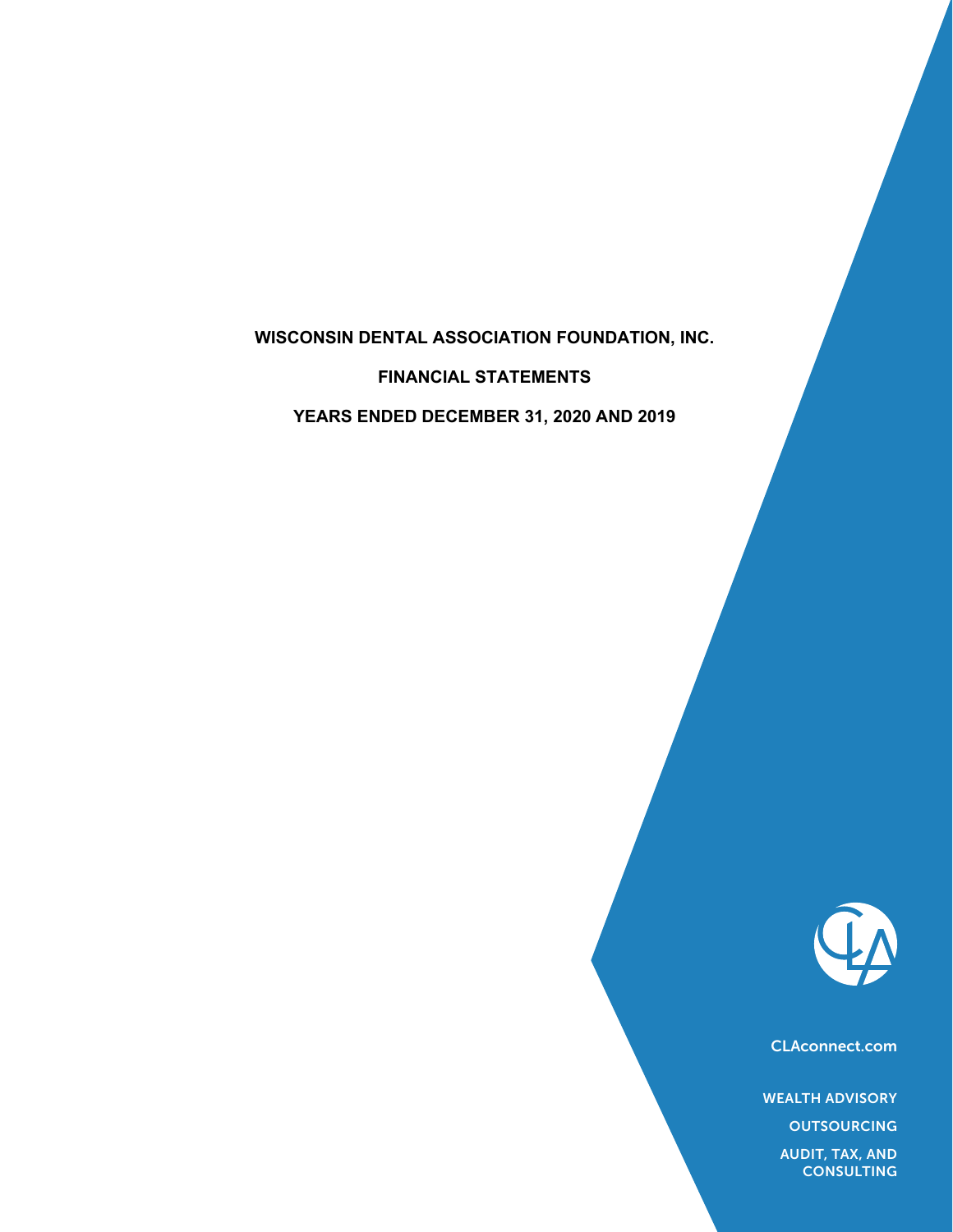# **WISCONSIN DENTAL ASSOCIATION FOUNDATION, INC. TABLE OF CONTENTS YEARS ENDED DECEMBER 31, 2020 AND 2019**

| <b>INDEPENDENT AUDITORS' REPORT</b>      |   |
|------------------------------------------|---|
| <b>FINANCIAL STATEMENTS</b>              |   |
| <b>STATEMENTS OF FINANCIAL POSITION</b>  | 3 |
| <b>STATEMENTS OF ACTIVITIES</b>          | 4 |
| <b>STATEMENTS OF FUNCTIONAL EXPENSES</b> | 6 |
| <b>STATEMENTS OF CASH FLOWS</b>          | 8 |
| <b>NOTES TO FINANCIAL STATEMENTS</b>     | 9 |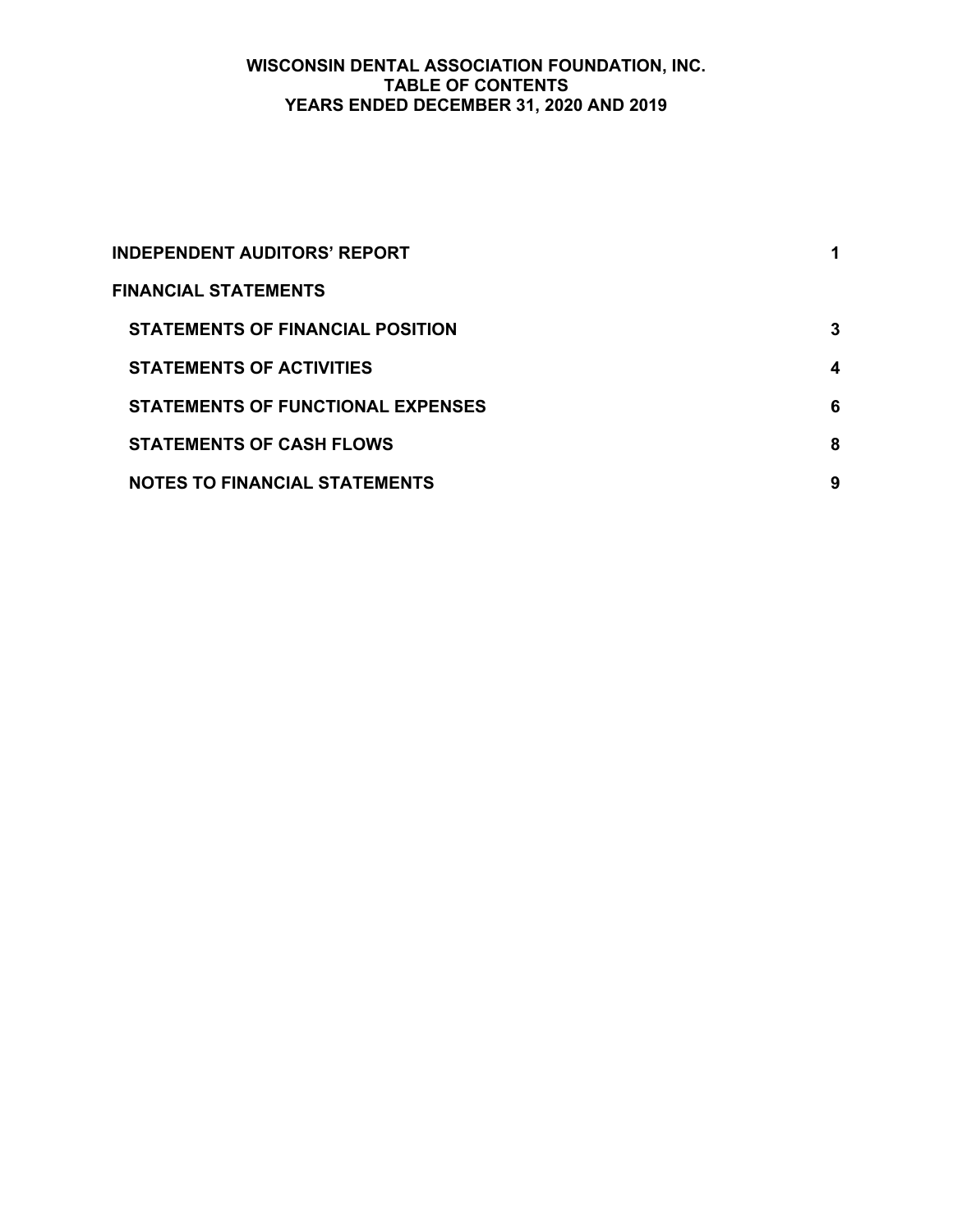

CLA (CliftonLarsonAllen LLP) CLAconnect.com

# **INDEPENDENT AUDITORS' REPORT**

Board of Directors Wisconsin Dental Association Foundation, Inc. West Allis, Wisconsin

We have audited the accompanying statements of financial position of Wisconsin Dental Association Foundation, Inc. as of December 31, 2020 and 2019, and the related statements of activities, functional expenses, and cash flows for the years then ended, and the related notes to the financial statements.

# *Management's Responsibility for the Financial Statements*

Management is responsible for the preparation and fair presentation of these financial statements in accordance with accounting principles generally accepted in the United States of America; this includes the design, implementation, and maintenance of internal control relevant to the preparation and fair presentation of financial statements that are free from material misstatement, whether due to fraud or error.

# *Auditors' Responsibility*

Our responsibility is to express an opinion on these financial statements based on our audits. We conducted our audits in accordance with auditing standards generally accepted in the United States of America. Those standards require that we plan and perform the audits to obtain reasonable assurance about whether the financial statements are free from material misstatement.

An audit involves performing procedures to obtain evidence about the amounts and disclosures in the financial statements. The procedures selected depend on the auditors' judgment, including the assessment of the risks of material misstatement of the financial statements, whether due to fraud or error. In making those risk assessments, the auditor considers internal control relevant to the entity's preparation and fair presentation of the financial statements in order to design audit procedures that are appropriate in the circumstances, but not for the purpose of expressing an opinion on the effectiveness of the entity's internal control. Accordingly, we express no such opinion. An audit also includes evaluating the appropriateness of accounting policies used and the reasonableness of significant accounting estimates made by management, as well as evaluating the overall presentation of the financial statements.

We believe that the audit evidence we have obtained is sufficient and appropriate to provide a basis for our audit opinion.

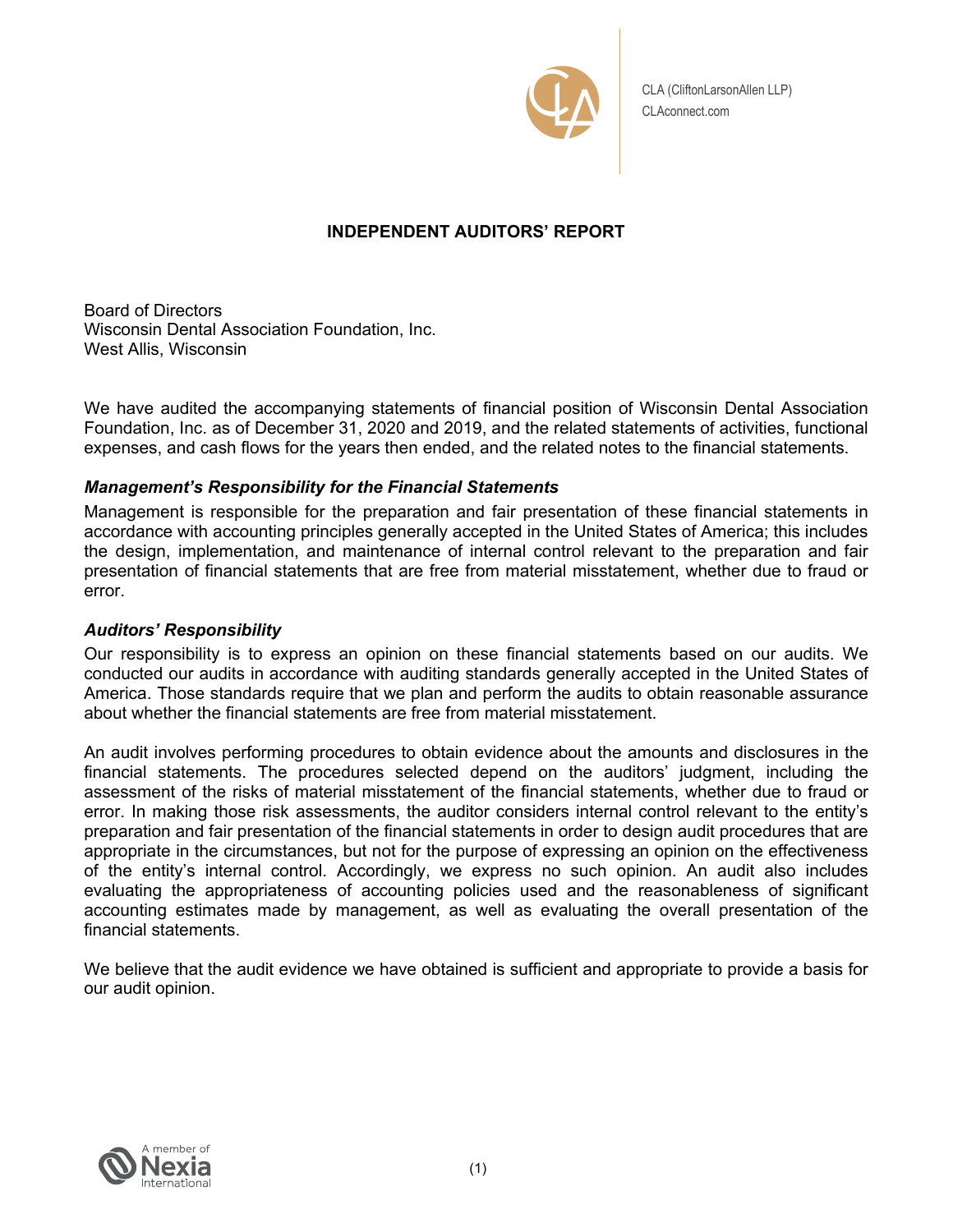Board of Directors Wisconsin Dental Association Foundation, Inc.

### *Opinion*

In our opinion, the financial statements referred to above present fairly, in all material respects, the financial position of Wisconsin Dental Association Foundation, Inc. as of December 31, 2020 and 2019, and the changes in its net assets and its cash flows for the years then ended in conformity with accounting principles generally accepted in the United States of America.

Clifton Larson Allen LLP

**CliftonLarsonAllen LLP**

Wauwatosa, Wisconsin May 6, 2021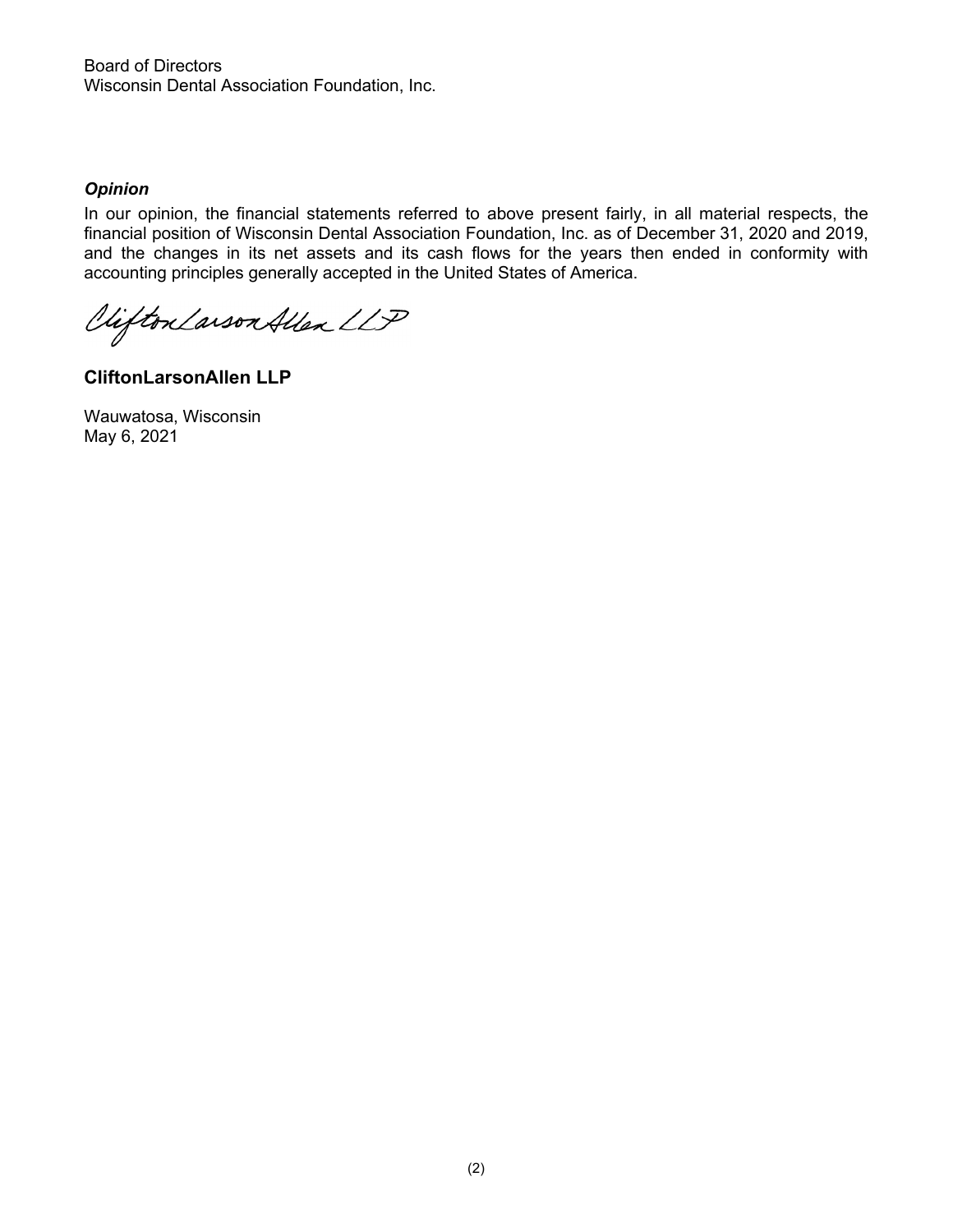# **WISCONSIN DENTAL ASSOCIATION FOUNDATION, INC. STATEMENTS OF FINANCIAL POSITION DECEMBER 31, 2020 AND 2019**

|                                         | 2020                  | 2019      |  |  |
|-----------------------------------------|-----------------------|-----------|--|--|
| <b>ASSETS</b>                           |                       |           |  |  |
| <b>CURRENT ASSETS</b>                   |                       |           |  |  |
| Cash and Cash Equivalents               | \$<br>\$<br>244,777   | 282,469   |  |  |
| Accrued Investment Income               | 69                    | 2,568     |  |  |
| <b>Accounts Receivable</b>              | 27,602                | 27,534    |  |  |
| <b>Grants Receivable</b>                | 16,662                | 34,226    |  |  |
| <b>Prepaid Expenses</b>                 | 12,892                | 4,194     |  |  |
| <b>Total Current Assets</b>             | 302,002               | 350,991   |  |  |
| <b>INVESTMENTS</b>                      | 3,385,087             | 3,114,246 |  |  |
| <b>EQUIPMENT, NET</b>                   | 4,218                 | 4,743     |  |  |
| <b>Total Assets</b>                     | \$<br>3,691,307<br>\$ | 3,469,980 |  |  |
| <b>LIABILITIES AND NET ASSETS</b>       |                       |           |  |  |
| <b>CURRENT LIABILITIES</b>              |                       |           |  |  |
| <b>Accounts Payable</b>                 | \$<br>\$<br>5,067     | 9,737     |  |  |
| <b>Accrued Liabilities</b>              | 3,638                 | 3,366     |  |  |
| <b>Deferred Revenue</b>                 | 2,500                 |           |  |  |
| <b>Total Liabilities</b>                | 11,205                | 13,103    |  |  |
| <b>NET ASSETS</b>                       |                       |           |  |  |
| <b>Without Donor Restrictions:</b>      |                       |           |  |  |
| Undesignated                            | 2,286,689             | 2,172,797 |  |  |
| Designated                              | 1,013,222             | 931,507   |  |  |
| <b>Total Without Donor Restrictions</b> | 3,299,911             | 3,104,304 |  |  |
| <b>With Donor Restrictions</b>          | 380,191               | 352,573   |  |  |
| <b>Total Net Assets</b>                 | 3,680,102             | 3,456,877 |  |  |
| <b>Total Liabilities and Net Assets</b> | \$<br>3,691,307<br>\$ | 3,469,980 |  |  |

*See accompanying Notes to Financial Statements.*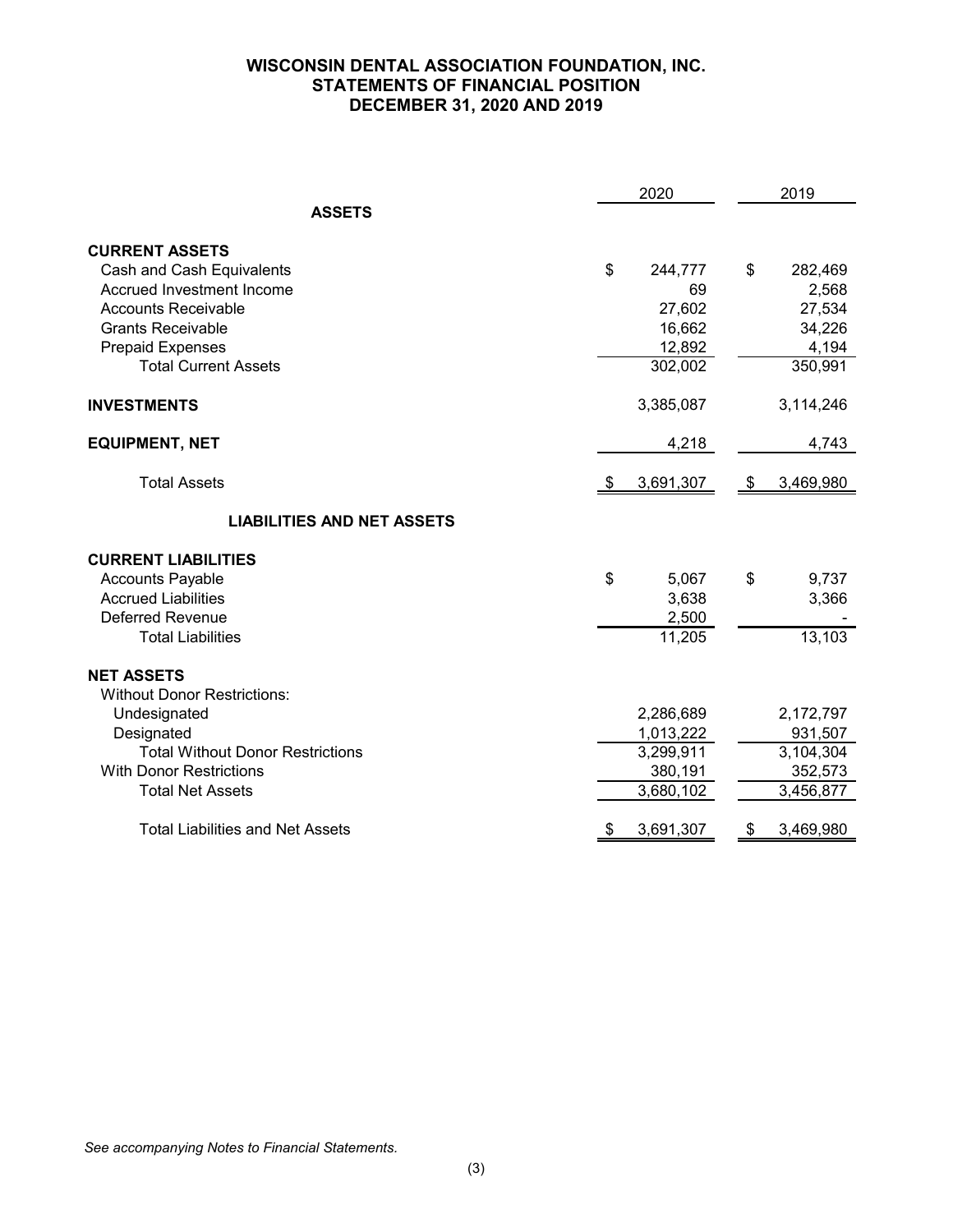# **WISCONSIN DENTAL ASSOCIATION FOUNDATION, INC. STATEMENT OF ACTIVITIES YEAR ENDED DECEMBER 31, 2020**

|                                         | <b>Without Donor</b> |    | <b>With Donor</b> |    |           |
|-----------------------------------------|----------------------|----|-------------------|----|-----------|
|                                         | Restrictions         |    | Restrictions      |    | Total     |
| <b>REVENUES AND OTHER SUPPORT</b>       |                      |    |                   |    |           |
| Contributions                           | \$<br>80,708         | \$ | 3,281             | \$ | 83,989    |
| <b>Donated Dental Services</b>          |                      |    | 54,409            |    | 54,409    |
| Mission of Mercy                        |                      |    | 62,941            |    | 62,941    |
| <b>Government Grant</b>                 | 23,560               |    |                   |    | 23,560    |
| Investment Return, Net                  | 274,140              |    |                   |    | 274,140   |
| Net Assets Released from Restrictions   | 93,013               |    | (93, 013)         |    |           |
| <b>Total Revenues and Other Support</b> | 471,421              |    | 27,618            |    | 499,039   |
| <b>EXPENSES</b>                         |                      |    |                   |    |           |
| Program Services:                       |                      |    |                   |    |           |
| <b>Grants and Scholarships</b>          | 68,470               |    |                   |    | 68,470    |
| <b>Donated Dental Services</b>          | 66,938               |    |                   |    | 66,938    |
| Mission of Mercy                        | 25,409               |    |                   |    | 25,409    |
| <b>Total Program Services</b>           | 160,817              |    |                   |    | 160,817   |
| <b>Supporting Services:</b>             |                      |    |                   |    |           |
| <b>Management and General</b>           | 114,951              |    |                   |    | 114,951   |
| Fundraising                             | 46                   |    |                   |    | 46        |
| <b>Total Expenses</b>                   | 275,814              |    |                   |    | 275,814   |
| <b>CHANGE IN NET ASSETS</b>             | 195,607              |    | 27,618            |    | 223,225   |
| Net Assets - Beginning of Year          | 3,104,304            |    | 352,573           |    | 3,456,877 |
| <b>NET ASSETS - END OF YEAR</b>         | 3,299,911            | \$ | 380,191           | S  | 3,680,102 |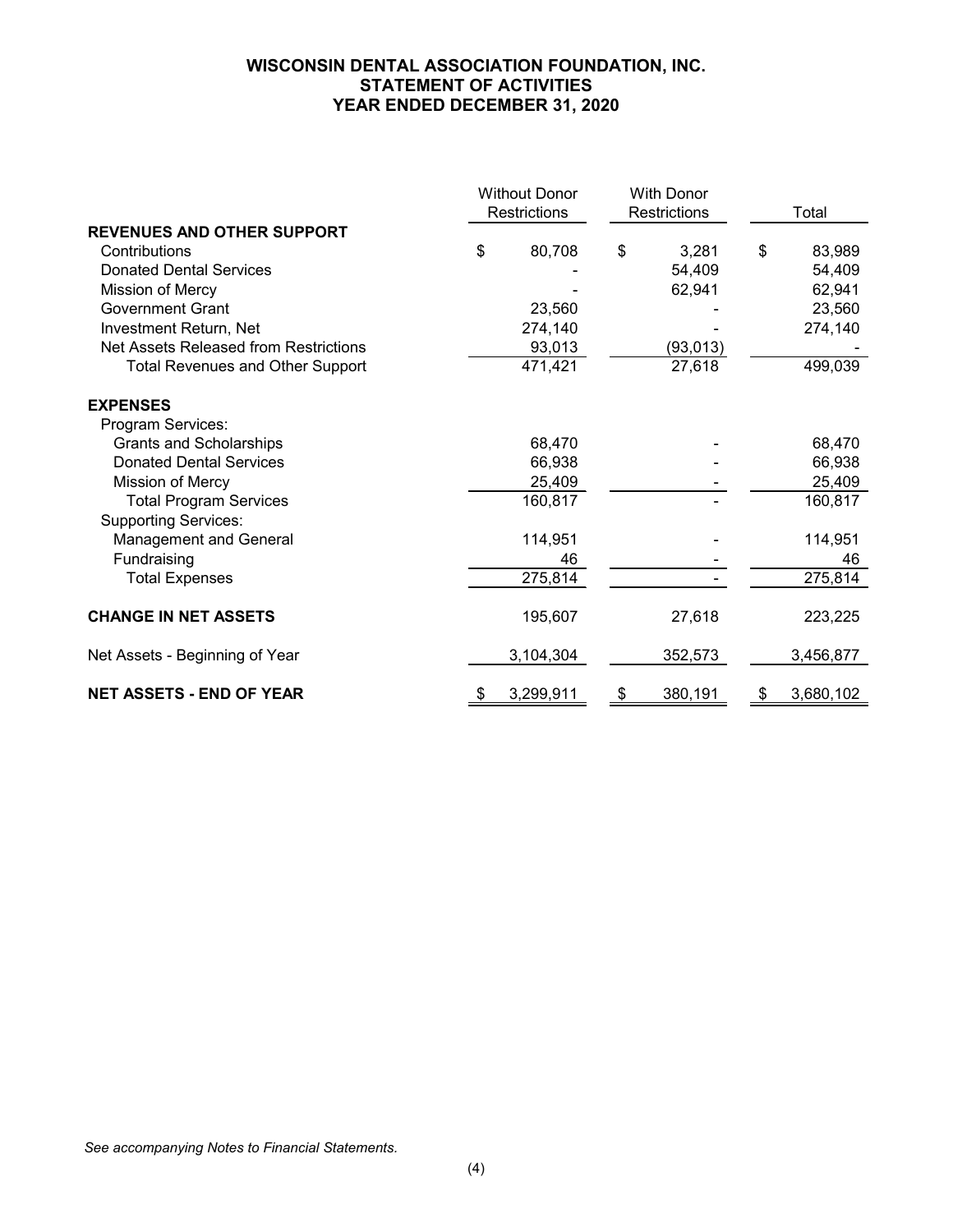# **WISCONSIN DENTAL ASSOCIATION FOUNDATION, INC. STATEMENT OF ACTIVITIES YEAR ENDED DECEMBER 31, 2019**

|                                         | <b>Without Donor</b><br>Restrictions |           | <b>With Donor</b><br>Restrictions | Total           |
|-----------------------------------------|--------------------------------------|-----------|-----------------------------------|-----------------|
| <b>REVENUES AND OTHER SUPPORT</b>       |                                      |           |                                   |                 |
| Contributions                           | \$                                   | 98,053    | \$<br>3,103                       | \$<br>101,156   |
| <b>Donated Dental Services</b>          |                                      |           | 62,701                            | 62,701          |
| Mission of Mercy                        |                                      |           | 59,516                            | 59,516          |
| <b>Fundraising Events</b>               |                                      | 30,095    |                                   | 30,095          |
| Investment Return, Net                  |                                      | 474,823   |                                   | 474,823         |
| Net Assets Released from Restrictions   |                                      | 107,523   | (107, 523)                        |                 |
| <b>Total Revenues and Other Support</b> |                                      | 710,494   | 17,797                            | 728,291         |
| <b>EXPENSES</b>                         |                                      |           |                                   |                 |
| Program Services:                       |                                      |           |                                   |                 |
| <b>Grants and Scholarships</b>          |                                      | 54,508    |                                   | 54,508          |
| <b>Donated Dental Services</b>          |                                      | 72,062    |                                   | 72,062          |
| <b>Mission of Mercy</b>                 |                                      | 34,772    |                                   | 34,772          |
| DCD (Well-Being)                        |                                      | 1,225     |                                   | 1,225           |
| <b>Total Program Services</b>           |                                      | 162,567   |                                   | 162,567         |
| <b>Supporting Services:</b>             |                                      |           |                                   |                 |
| <b>Management and General</b>           |                                      | 104,598   |                                   | 104,598         |
| Fundraising                             |                                      | 20,534    |                                   | 20,534          |
| <b>Total Expenses</b>                   |                                      | 287,699   |                                   | 287,699         |
| <b>CHANGE IN NET ASSETS</b>             |                                      | 422,795   | 17,797                            | 440,592         |
| Net Assets - Beginning of Year          |                                      | 2,681,509 | 334,776                           | 3,016,285       |
| <b>NET ASSETS - END OF YEAR</b>         | \$                                   | 3,104,304 | \$<br>352,573                     | \$<br>3,456,877 |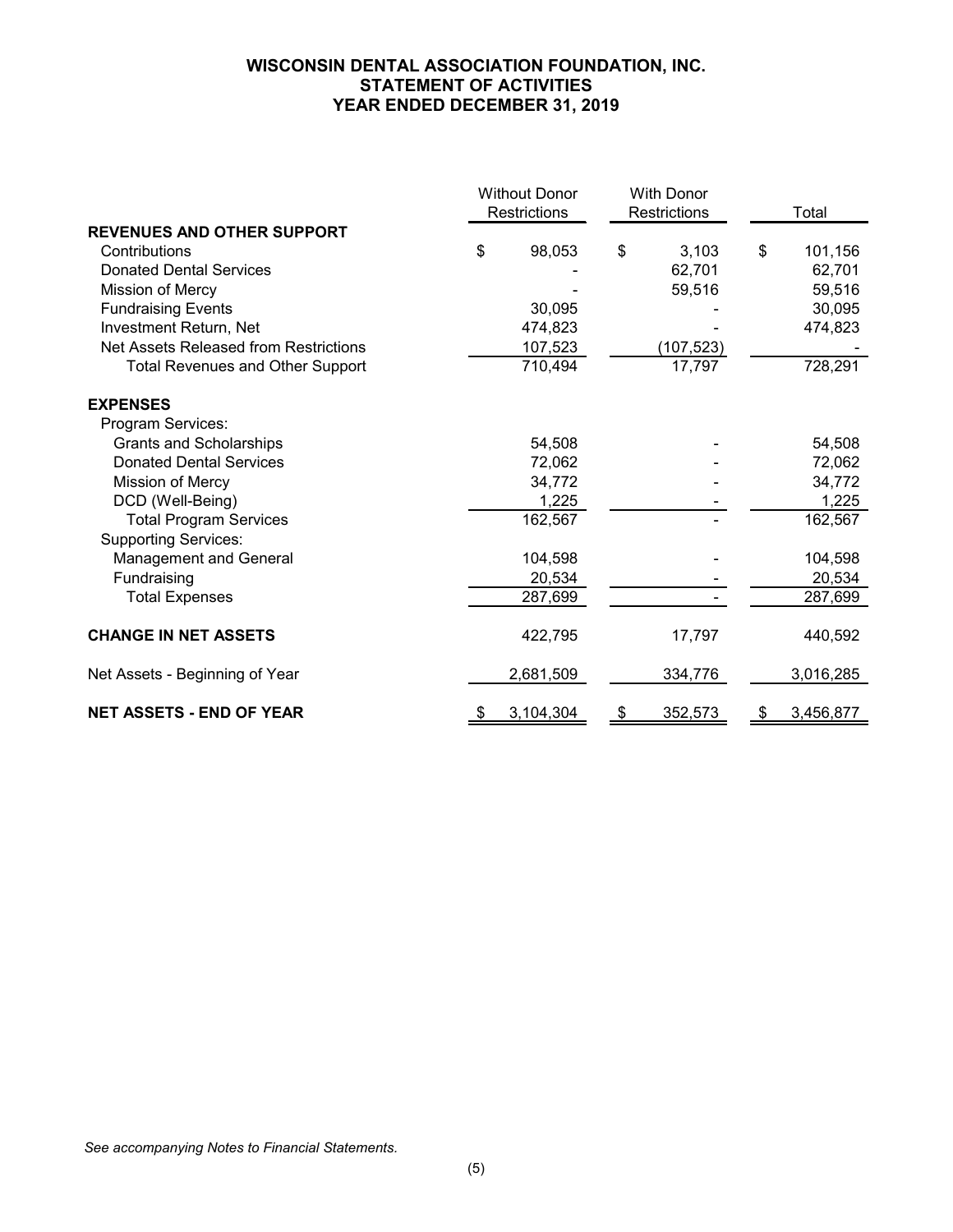### **WISCONSIN DENTAL ASSOCIATION FOUNDATION, INC. STATEMENT OF FUNCTIONAL EXPENSES YEAR ENDED DECEMBER 31, 2020**

|                                   | Program Services |              |  |          |    |            |    |          | <b>Supporting Services</b> |             |    |                |    |          |
|-----------------------------------|------------------|--------------|--|----------|----|------------|----|----------|----------------------------|-------------|----|----------------|----|----------|
|                                   | Donated          |              |  |          |    | Total      |    |          |                            |             |    |                |    |          |
|                                   |                  | Grants and   |  | Dental   |    | Mission of |    | Program  |                            | Management  |    |                |    | Total    |
|                                   |                  | Scholarships |  | Services |    | Mercy      |    | Services |                            | and General |    | Fundraising    |    | Expenses |
| Salary                            | \$               |              |  | 46,465   | \$ | 10,830     | \$ | 57,295   | \$                         | 62,950      | \$ |                | \$ | 120,245  |
| Payroll Taxes                     |                  |              |  | 2,355    |    | 695        |    | 3,050    |                            | 3,698       |    |                |    | 6,748    |
| <b>Benefits</b>                   |                  |              |  | 3,372    |    | 11,681     |    | 15,053   |                            | 25,740      |    | $\blacksquare$ |    | 40,793   |
| Rent                              |                  |              |  | 1,934    |    |            |    | 1,934    |                            | 2,626       |    |                |    | 4,560    |
| <b>Professional Fees</b>          |                  | 55           |  | 1,397    |    | 73         |    | 1,525    |                            | 10,769      |    |                |    | 12,294   |
| Lab Fees                          |                  |              |  | 7,485    |    |            |    | 7,485    |                            |             |    |                |    | 7,485    |
| <b>Supplies and Printing</b>      |                  |              |  | 342      |    | 7          |    | 349      |                            | 1,348       |    | 19             |    | 1,716    |
| Postage                           |                  | 20           |  | 765      |    | 11         |    | 796      |                            | 862         |    |                |    | 1,659    |
| Telephone                         |                  |              |  | 1,576    |    | 53         |    | 1,629    |                            | 454         |    |                |    | 2,083    |
| Occupancy                         |                  |              |  |          |    |            |    |          |                            | 3,994       |    |                |    | 3,994    |
| <b>Miscellaneous</b>              |                  |              |  | 1,247    |    |            |    | 1,247    |                            |             |    | 26             |    | 1,273    |
| Depreciation and Amortization     |                  |              |  |          |    |            |    |          |                            | 1,658       |    |                |    | 1,658    |
| Meeting and Conferences           |                  |              |  |          |    |            |    |          |                            | 82          |    |                |    | 82       |
| Membership Dues and Subscriptions |                  |              |  |          |    | 52         |    | 52       |                            | 270         |    |                |    | 322      |
| Sponsorships                      |                  | 29,500       |  |          |    |            |    | 29,500   |                            | 500         |    |                |    | 30,000   |
| Grants                            |                  | 38,895       |  |          |    |            |    | 38,895   |                            |             |    |                |    | 38,895   |
| <b>Equipment and Rental Fees</b>  |                  |              |  |          |    | 2,007      |    | 2,007    |                            |             |    |                |    | 2,007    |
| Total                             |                  | 68,470       |  | 66,938   |    | 25,409     |    | 160,817  | \$                         | 114,951     |    | 46             |    | 275,814  |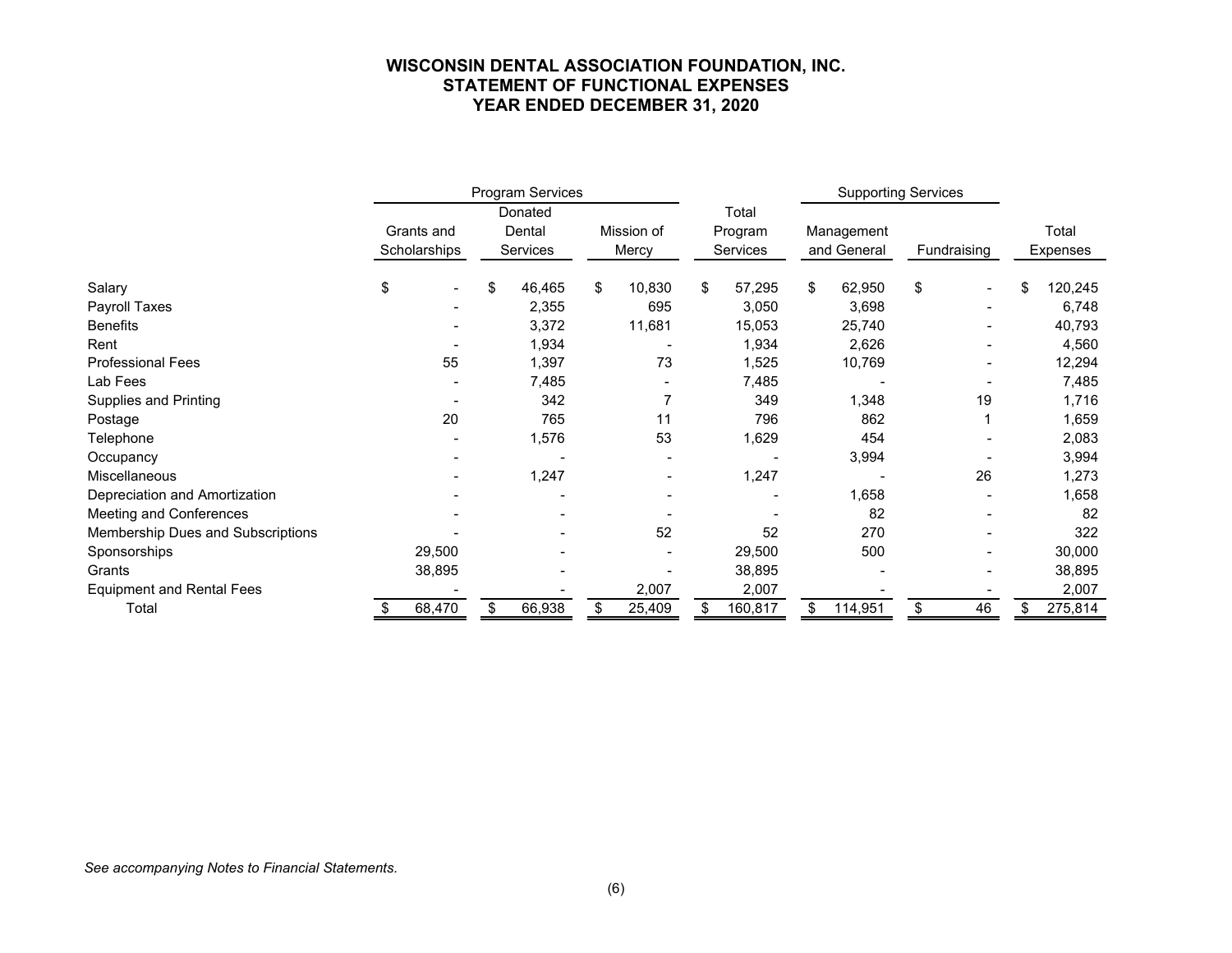#### **WISCONSIN DENTAL ASSOCIATION FOUNDATION, INC. STATEMENT OF FUNCTIONAL EXPENSES YEAR ENDED DECEMBER 31, 2019**

|                                   |                      | Program Services |                 |                          |        |         |                |            |          | <b>Supporting Services</b> |             |       |             |    |          |
|-----------------------------------|----------------------|------------------|-----------------|--------------------------|--------|---------|----------------|------------|----------|----------------------------|-------------|-------|-------------|----|----------|
|                                   |                      |                  | Donated         |                          |        |         |                |            | Total    |                            |             |       |             |    |          |
|                                   | Grants and<br>Dental |                  |                 | <b>DCD</b><br>Mission of |        | Program |                | Management |          |                            |             | Total |             |    |          |
|                                   | Scholarships         |                  | <b>Services</b> |                          | Mercy  |         | (Well-Being)   |            | Services |                            | and General |       | Fundraising |    | Expenses |
| Salary                            | \$                   | \$               | 45,305          | \$                       | 14,466 | \$      |                | \$         | 59,771   | \$                         | 58,909      | \$    |             | \$ | 118,680  |
| Payroll Taxes                     |                      |                  | 2,653           |                          | 1,107  |         |                |            | 3,760    |                            | 4,416       |       |             |    | 8,176    |
| <b>Benefits</b>                   |                      |                  | 4,340           |                          | 16,718 |         |                |            | 21,058   |                            | 21,907      |       |             |    | 42,965   |
| Rent                              |                      |                  | 1,896           |                          |        |         |                |            | 1,896    |                            | 2,575       |       |             |    | 4,471    |
| Office Expense                    |                      |                  |                 |                          |        |         |                |            |          |                            | 116         |       |             |    | 116      |
| <b>Professional Fees</b>          | 108                  |                  | 2,200           |                          |        |         |                |            | 2,308    |                            | 9,590       |       |             |    | 11,898   |
| Lab Fees                          |                      |                  | 11,816          |                          |        |         |                |            | 11,816   |                            |             |       |             |    | 11,816   |
| <b>Supplies and Printing</b>      |                      |                  | 508             |                          | 127    |         | 16             |            | 651      |                            | 578         |       | 2,441       |    | 3,670    |
| Postage                           | 33                   |                  | 1,053           |                          | 13     |         | $\overline{2}$ |            | 1,101    |                            | 747         |       | 27          |    | 1,875    |
| Telephone                         |                      |                  | 1,883           |                          | 28     |         |                |            | 1,911    |                            | 429         |       |             |    | 2,340    |
| Occupancy                         |                      |                  |                 |                          |        |         |                |            |          |                            | 3,606       |       | 18,022      |    | 21,628   |
| Travel                            |                      |                  | 49              |                          | 182    |         | 836            |            | 1,067    |                            | 8           |       | 18          |    | 1,093    |
| Miscellaneous                     |                      |                  | 350             |                          |        |         |                |            | 350      |                            | 45          |       | 26          |    | 421      |
| Depreciation and Amortization     |                      |                  |                 |                          |        |         |                |            |          |                            | 136         |       |             |    | 136      |
| Meeting and Conferences           |                      |                  | 9               |                          | 16     |         | 371            |            | 396      |                            | 247         |       |             |    | 643      |
| <b>Meals and Entertainment</b>    |                      |                  |                 |                          |        |         |                |            |          |                            | 375         |       |             |    | 375      |
| Membership Dues and Subscriptions |                      |                  |                 |                          |        |         |                |            |          |                            | 414         |       |             |    | 414      |
| Sponsorships                      | 16,525               |                  |                 |                          |        |         |                |            | 16,525   |                            | 500         |       |             |    | 17,025   |
| Grants                            | 37,842               |                  |                 |                          |        |         |                |            | 37,842   |                            |             |       |             |    | 37,842   |
| <b>Equipment and Rental Fees</b>  |                      |                  |                 |                          | 2,115  |         |                |            | 2,115    |                            |             |       |             |    | 2,115    |
| Total                             | 54,508               | \$               | 72,062          | \$                       | 34,772 | \$      | ,225           | \$         | 162,567  | \$                         | 104,598     |       | 20,534      | \$ | 287,699  |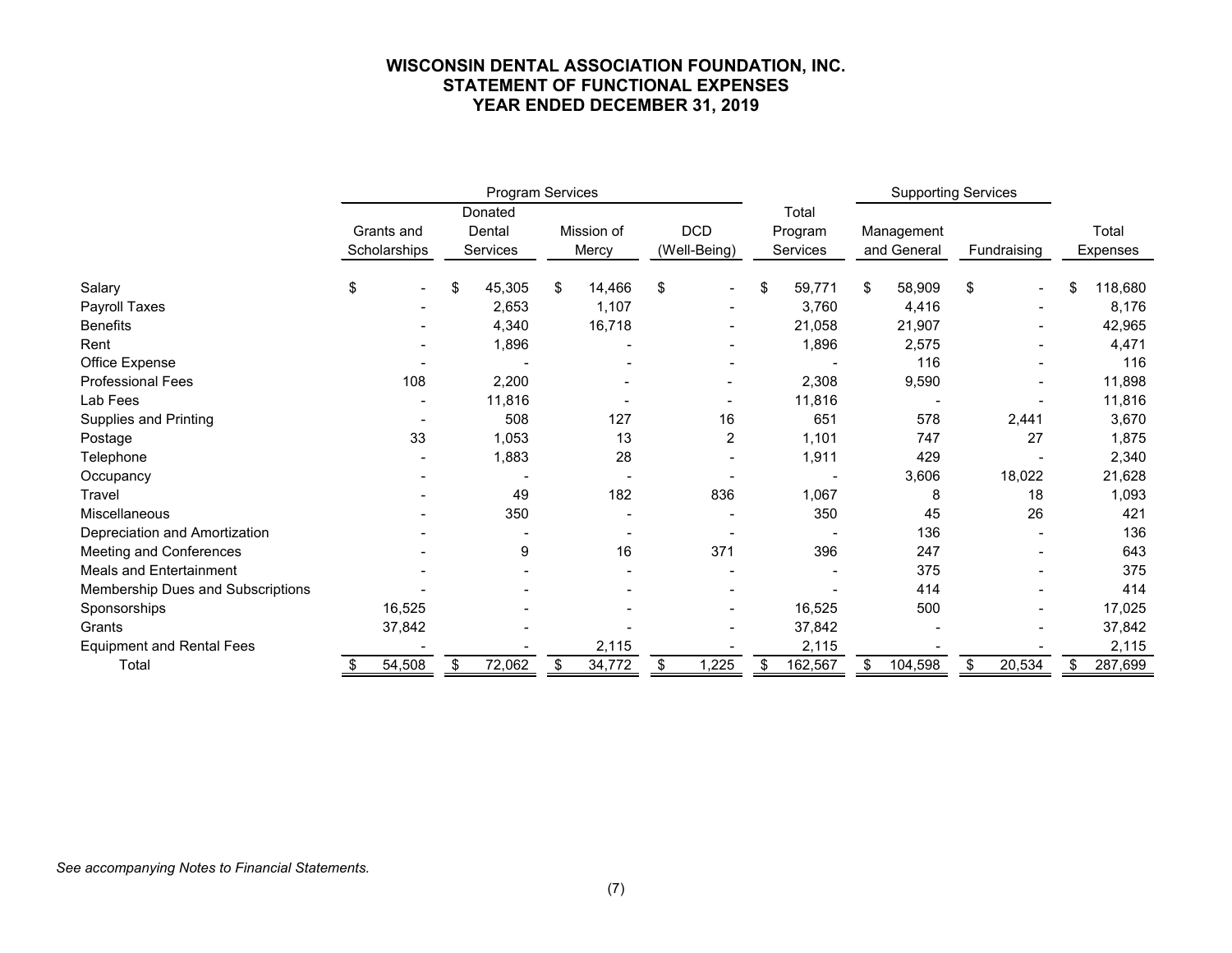# **WISCONSIN DENTAL ASSOCIATION FOUNDATION, INC. STATEMENTS OF CASH FLOWS YEARS ENDED DECEMBER 31, 2020 AND 2019**

|                                                         | 2020          | 2019 |            |  |
|---------------------------------------------------------|---------------|------|------------|--|
| <b>CASH FLOWS FROM OPERATING ACTIVITIES</b>             |               |      |            |  |
| Change in Net Assets                                    | \$<br>223,225 | \$   | 440,592    |  |
| Adjustments to Reconcile Change in Net Assets           |               |      |            |  |
| to Net Cash Used by Operating Activities:               |               |      |            |  |
| <b>Donated Securities</b>                               | 3,081         |      | 3,103      |  |
| Net Realized and Unrealized Gains on Investments        | (152, 967)    |      | (364, 495) |  |
| Depreciation                                            | 1,658         |      | 136        |  |
| Interest and Dividends Reinvested                       | (121, 178)    |      | (110, 378) |  |
| Effects of Changes in Operating Assets and Liabilities: |               |      |            |  |
| <b>Accounts Receivable</b>                              | 2,431         |      | 13,931     |  |
| <b>Grants Receivable</b>                                | 17,564        |      | (9,340)    |  |
| <b>Prepaid Expenses</b>                                 | (8,698)       |      | (2,596)    |  |
| <b>Accounts Payable</b>                                 | (4,670)       |      | 5,233      |  |
| <b>Accrued Liabilities</b>                              | 272           |      | (4, 463)   |  |
| <b>Deferred Revenue</b>                                 | 2,500         |      |            |  |
| Net Cash Used by Operating Activities                   | (36, 782)     |      | (28, 277)  |  |
| <b>CASH FLOWS FROM INVESTING ACTIVITIES</b>             |               |      |            |  |
| Proceeds from Sale or Maturity of Investments           | 180,811       |      | 308,782    |  |
| Payments for Purchases of Investments                   | (180, 588)    |      | (305, 515) |  |
| <b>Equipment Purchases</b>                              | (1, 133)      |      | (4, 879)   |  |
| Net Cash Used by Investing Activities                   | (910)         |      | (1,612)    |  |
| <b>NET DECREASE IN CASH AND CASH EQUIVALENTS</b>        | (37, 692)     |      | (29, 889)  |  |
| Cash and Cash Equivalents - Beginning of Year           | 282,469       |      | 312,358    |  |
| <b>CASH AND CASH EQUIVALENTS - END OF YEAR</b>          | \$<br>244,777 | \$   | 282,469    |  |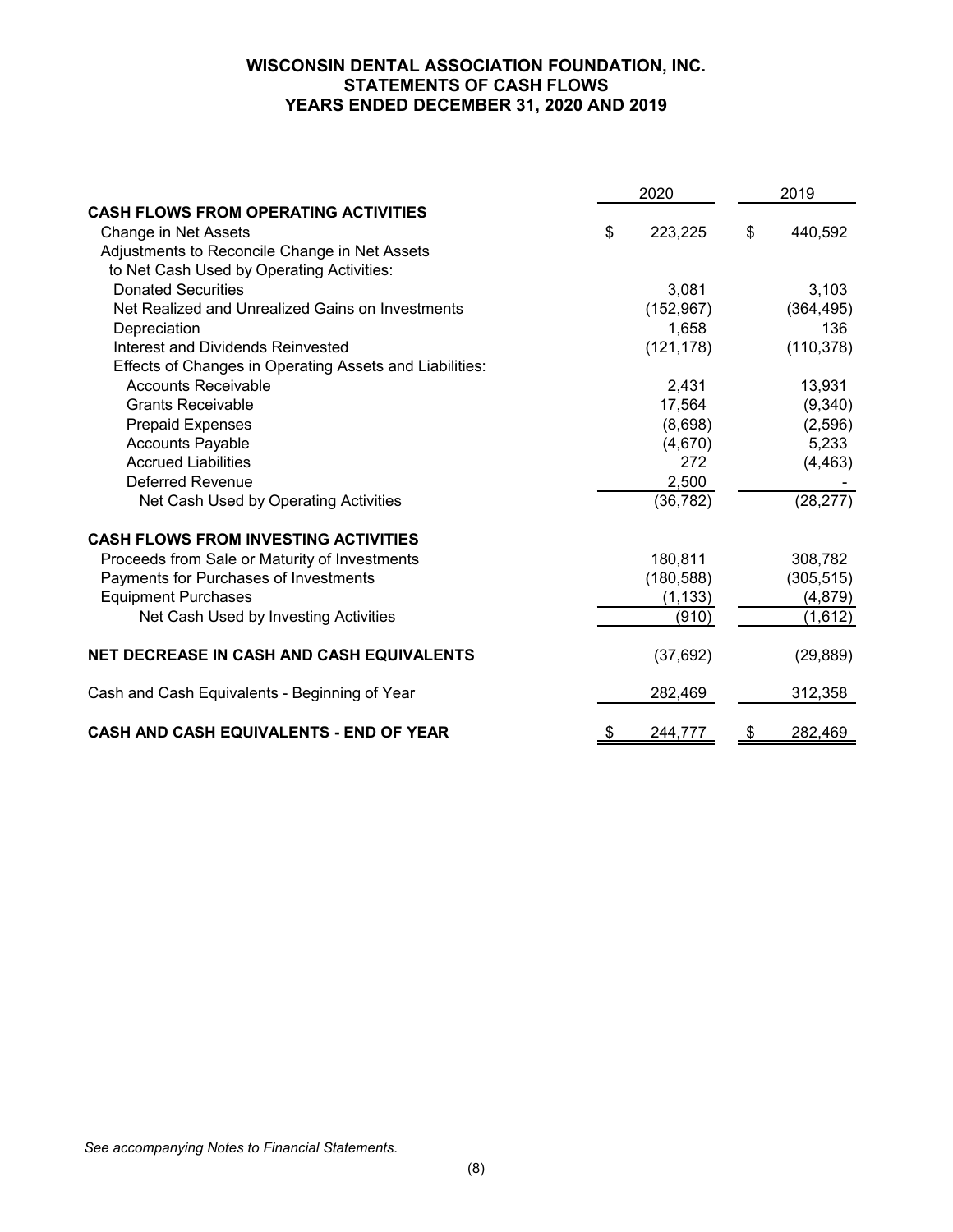# **NOTE 1 SUMMARY OF SIGNIFICANT ACCOUNTING POLICIES**

The Wisconsin Dental Association Foundation, Inc. (the Foundation) was organized to assist and contribute to the support of charitable, educational, and scientific activities in the fields of dental science and public oral health. These purposes have been accomplished by scholarship grants to dental and dental hygiene students, awards and grants for dental health education, community oral health programs, providing education to dentists and through the Dentists Concerned for Dentists (DCD), Donated Dental Services, Mission of Mercy programs, and Relief Fund.

The fiscal year-end for the Foundation is December 31. A summary of the Foundation's significant accounting polices is presented below.

# **Use of Estimates**

The preparation of financial statements in conformity with accounting principles generally accepted in the United States of America requires management to make estimates and assumptions that affect the reported amounts of assets, liabilities, revenues, and expenses during the reporting period and the disclosure of contingent assets and liabilities at the date of the financial statements. Actual results could differ from those estimates.

### **Cash Equivalents**

The Foundation considers all liquid investments with an original maturity of three months or less to be cash equivalents.

# **Receivables**

Receivables are recorded on the accrual basis of accounting. Management expects that substantially all receivables will be collected within one year.

#### **Investments**

Investments are reported at fair value. Fair value is the price that would be received to sell an asset in an orderly transaction between market participants at the measurement date. See Note 3 for discussion of fair value measurements. Purchases and sales of securities are recorded on a trade date basis. Interest income is recorded on the accrual basis. Dividends are recorded on the ex-dividend date. Net investment return or loss is reflected in the statements of activities.

# **Equipment**

Equipment over \$1,000 with a useful life of three years or more is stated at cost and depreciated on the straight-line method over estimated useful lives which range from three to seven years.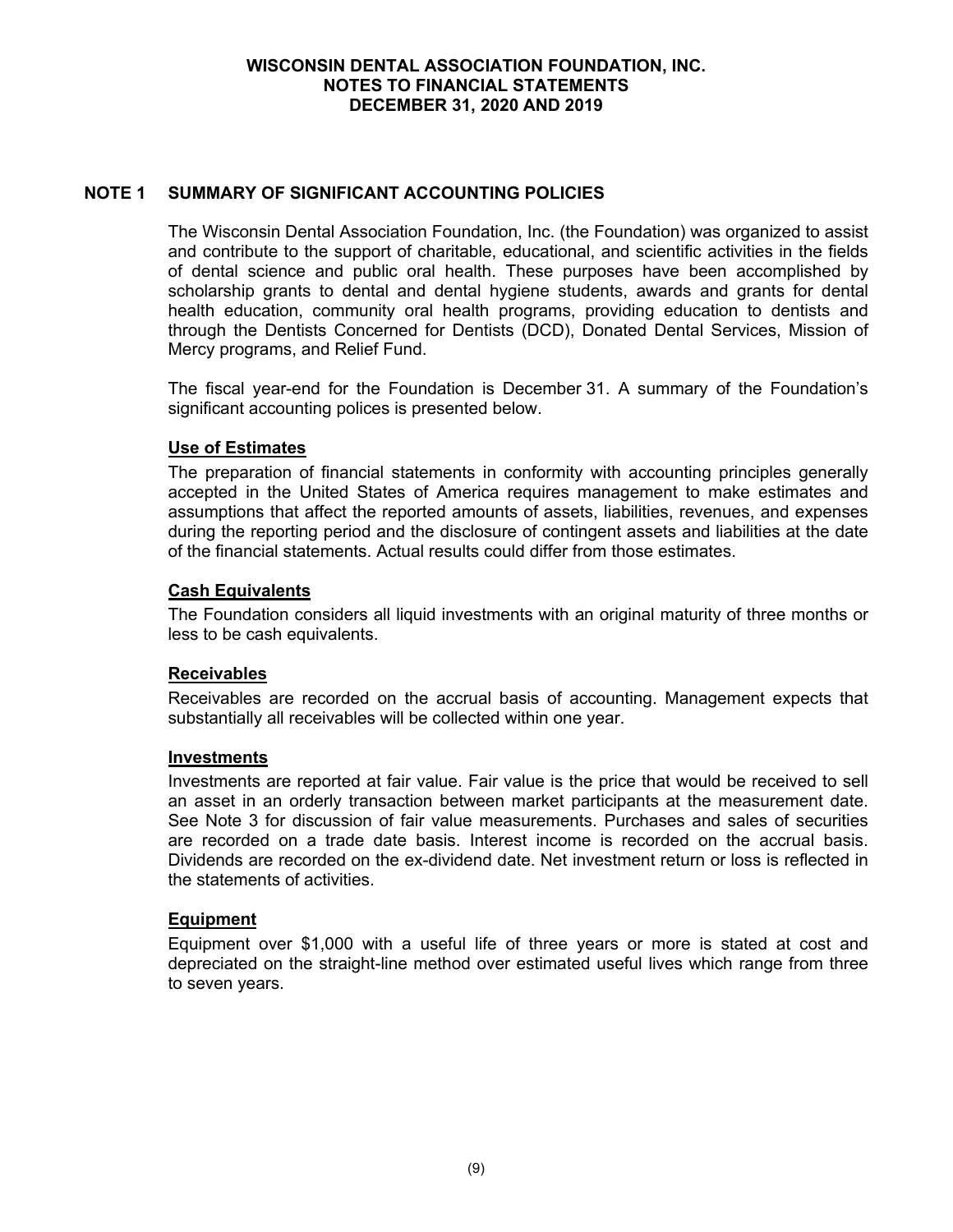### **NOTE 1 SUMMARY OF SIGNIFICANT ACCOUNTING POLICIES (CONTINUED)**

#### **Net Assets**

Net assets, revenues, gains, and losses are classified based on the existence or absence of donor or grantor-imposed restrictions. Accordingly, net assets and changes therein are classified and reported as follows:

*Net Assets Without Donor Restrictions* – Net assets available for use in general operations and not subject to donor (or certain grantor) restrictions.

It is the policy of the Foundation's board of directors to designate portions of net assets without restriction for special projects or purposes. Such designations reflect tentative board plans or intent and the board may change its plans at any time thereby undesignating or re-designating net assets without restrictions.

*Net Assets With Donor Restrictions* – Net assets subject to donor- (or certain grantor-) imposed restrictions. Some donor-imposed restrictions are temporary in nature, such as those that will be met by the passage of time or other events specified by the donor.

Donor-restricted contributions whose restrictions are met during the same reporting period are reported as without donor-restricted support and revenues. Conditional promises to give are not recognized until the conditions on which they depend are substantially met.

#### **Revenues, Support, and Expenses**

Revenues and other support are reported as increases in net assets without donor restrictions, unless use of the related assets is limited by donor-imposed restrictions. Expenses are reported as decreases in net assets without donor restrictions. Gains and losses on investments are reported as increases or decreases in net assets without donor restrictions unless their use is restricted by explicit donor stipulations or by law.

# **Donated Assets**

Donated marketable securities and other noncash donations are recorded as contributions at their estimated fair values at the date of donation.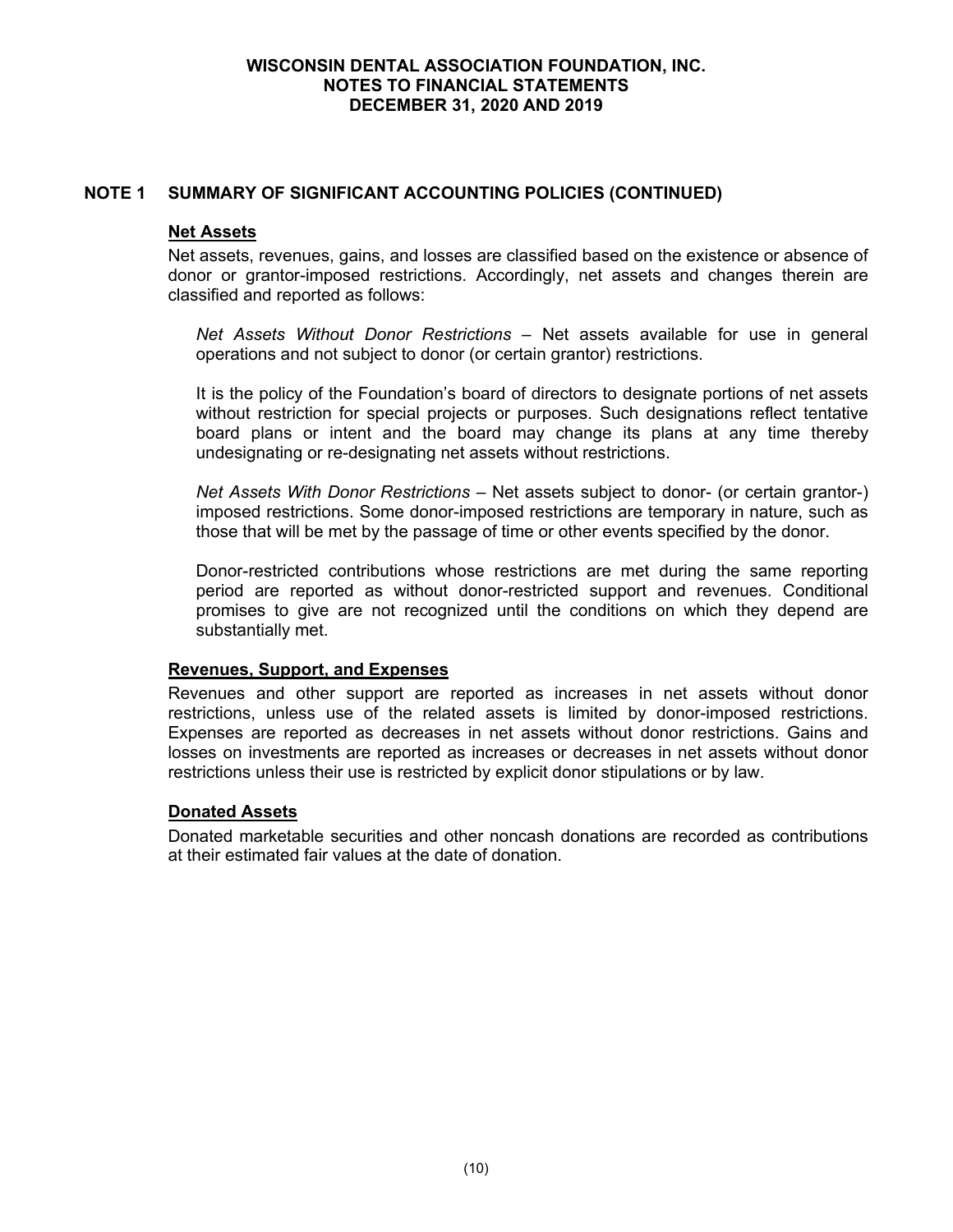# **NOTE 1 SUMMARY OF SIGNIFICANT ACCOUNTING POLICIES (CONTINUED)**

### **Donated Services**

Donated services are recorded at their fair market value in the period received if the services either create or enhance a nonfinancial asset or require specialized skills and would need to be purchased if they were not donated. The Foundation administers the Donated Dental Services and Mission of Mercy programs, which are statewide charitable programs offering free dental care to qualified individuals. The Donated Dental Services program offers free dental care provided by dentists who donate their professional services through their private offices. In addition, members of the Wisconsin Dental Laboratory Association provide laboratory services. The value of the services provided in 2020 and 2019 approximated \$362,310 and \$491,000, respectively. The Mission of Mercy program provides access to free dental care in a selected city over a two-day period. All services provided are donated. In 2019, no Mission of Mercy program was held. The 2020 Mission of Mercy program was postponed until 2022 due to COVID-19, noted in Note 8. The value of these services is not reflected in the accompanying financial statements since the Foundation does not directly benefit from the services provided and would not purchase them if they were not donated.

# **Functional Allocation of Expenses**

Expenses are charged directly to program and supporting services. Management and general expenses include those expenses that are not directly identifiable with any other specific function, but provide for the overall support and direction of the Foundation.

# **Income Tax Status**

The Foundation is exempt from federal income tax under Section  $501(c)(3)$  of the Internal Revenue Code. In addition, the Foundation qualifies for the charitable contribution deduction under Section 170(b)(A) and has been classified as an organization that is not a private foundation under Section 509(a)(1). None of the Foundation's current activities are subject to taxation as unrelated business income.

#### **Paycheck Protection Program**

On April 13, 2020, the Foundation received proceeds in the amount of \$20,560 to fund payroll, rent, utilities, and interest on mortgages and existing debt through the Paycheck Protection Program (the PPP Loan). The PPP loan may be forgiven by the U.S. Small Business Administration (SBA) subject to certain performance barriers, as outlined in the loan agreement and the CARES Act.

The Foundation has classified this loan as a PPP grant for accounting purposes. The Foundation recognized \$20,560 of other income related to this agreement during the year ended December 31, 2020, which represents the portion of the PPP loan funds for which the performance barriers have been met. As of December 31, 2020, the Foundation has satisfied the performance barriers attributable to the PPP loan proceeds. As of December 31, 2020, the SBA has not formally forgiven any portion of the Foundation's obligation under this PPP loan. Subsequent to year end, \$20,560 has been formally forgiven by the SBA.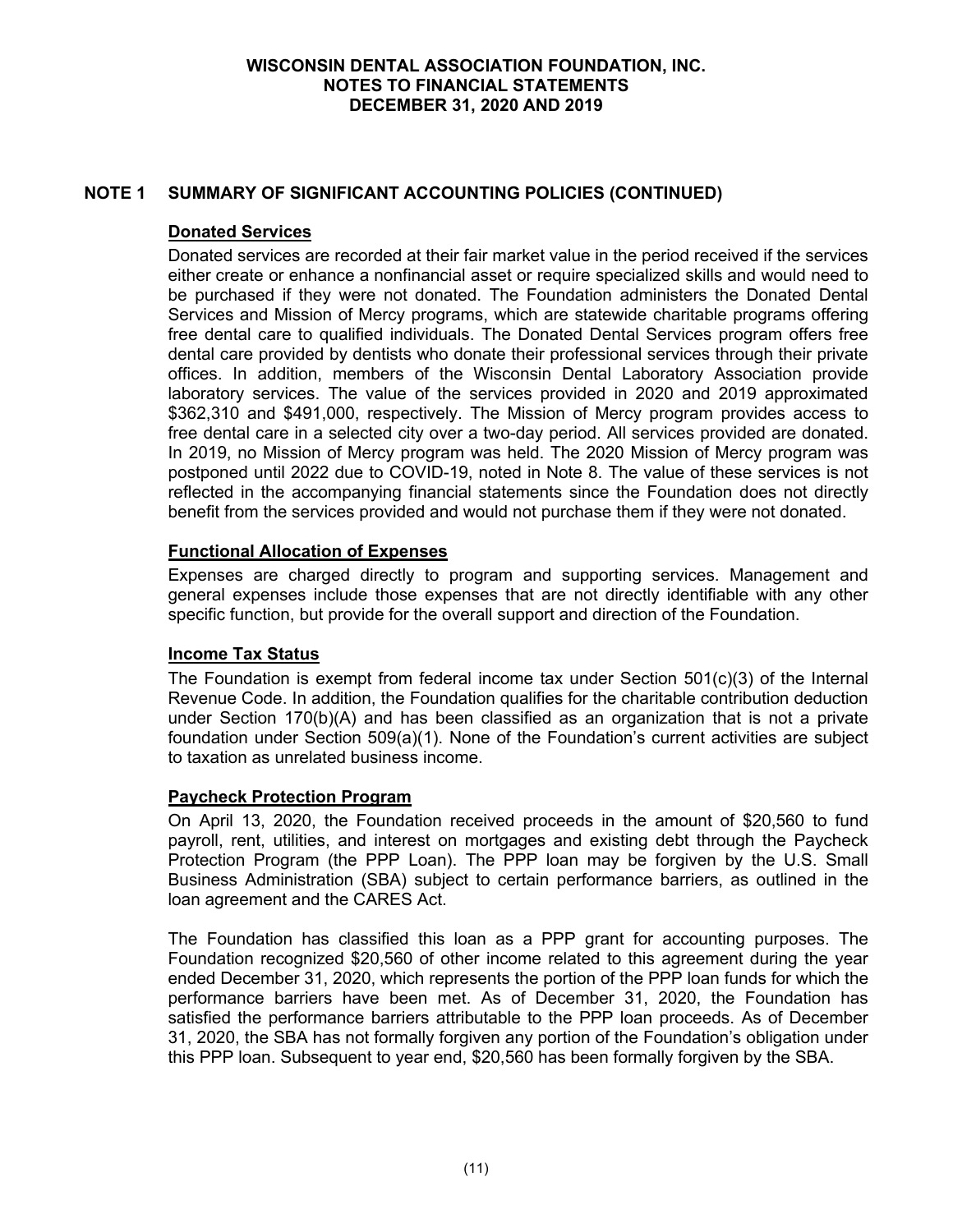### **NOTE 1 SUMMARY OF SIGNIFICANT ACCOUNTING POLICIES (CONTINUED)**

#### **Paycheck Protection Program (Continued)**

The SBA may review funding eligibility and usage of funds in compliance with the program based on dollar thresholds and other factors. The amount of liability, if any, from potential noncompliance cannot be determined with certainty; however, management is of the opinion that any review will not have a material adverse impact on the Foundation's financial position.

On April 13, 2020, the Foundation received proceeds in the amount of \$3,000 to fund working capital needs such as rent, utilities, fixed debt payments through the Economic Injury Disaster Loan Program (the EIDL Loan). The EIDL Loan is through the U.S. Small Business Administration (SBA) subject to certain performance barriers, as outlined in the loan agreement and the CARES Act. Based on an analysis of the EIDL program requirements, the Foundation recognized in other income \$3,000 as a grant from the SBA.

### **NOTE 2 LIQUIDITY AND AVAILABILITY**

The Foundation monitors liquidity required to meet its operating needs and other contractual commitments, while also striving to maximize the investment of its available funds. The Foundation has various sources of liquidity at its disposal, including cash and cash equivalents in which it may draw upon. For purposes of analyzing resources available to meet general expenditures over a 12-month period, the Foundation considers all expenditures related to assisting and contributing to the support of charitable, educational, and scientific activities in the fields of dental science and public oral health as general expenditures.

At December 31, the Foundation's financial resources were:

|                                               | 2020 |             |    | 2019       |
|-----------------------------------------------|------|-------------|----|------------|
| Cash and Cash Equivalents                     | S    | 244,777     | \$ | 282,469    |
| Accrued Investment Income                     |      | 69          |    | 2,568      |
| <b>Accounts Receivable</b>                    |      | 27,602      |    | 27,534     |
| <b>Grants Receivable</b>                      |      | 16,662      |    | 34,226     |
| Investments                                   |      | 3,385,087   |    | 3,114,246  |
| Total                                         |      | 3,674,197   |    | 3,461,043  |
| Less: Net Assets with Donor Restrictions      |      | (380, 191)  |    | (352, 573) |
| Less: Board-Designated Net Assets             |      | (1,013,222) |    | (931, 507) |
| <b>Financial Assets Available for General</b> |      |             |    |            |
| Expenditure Over the Next 12 Months           |      | 2,280,784   |    | 2,176,963  |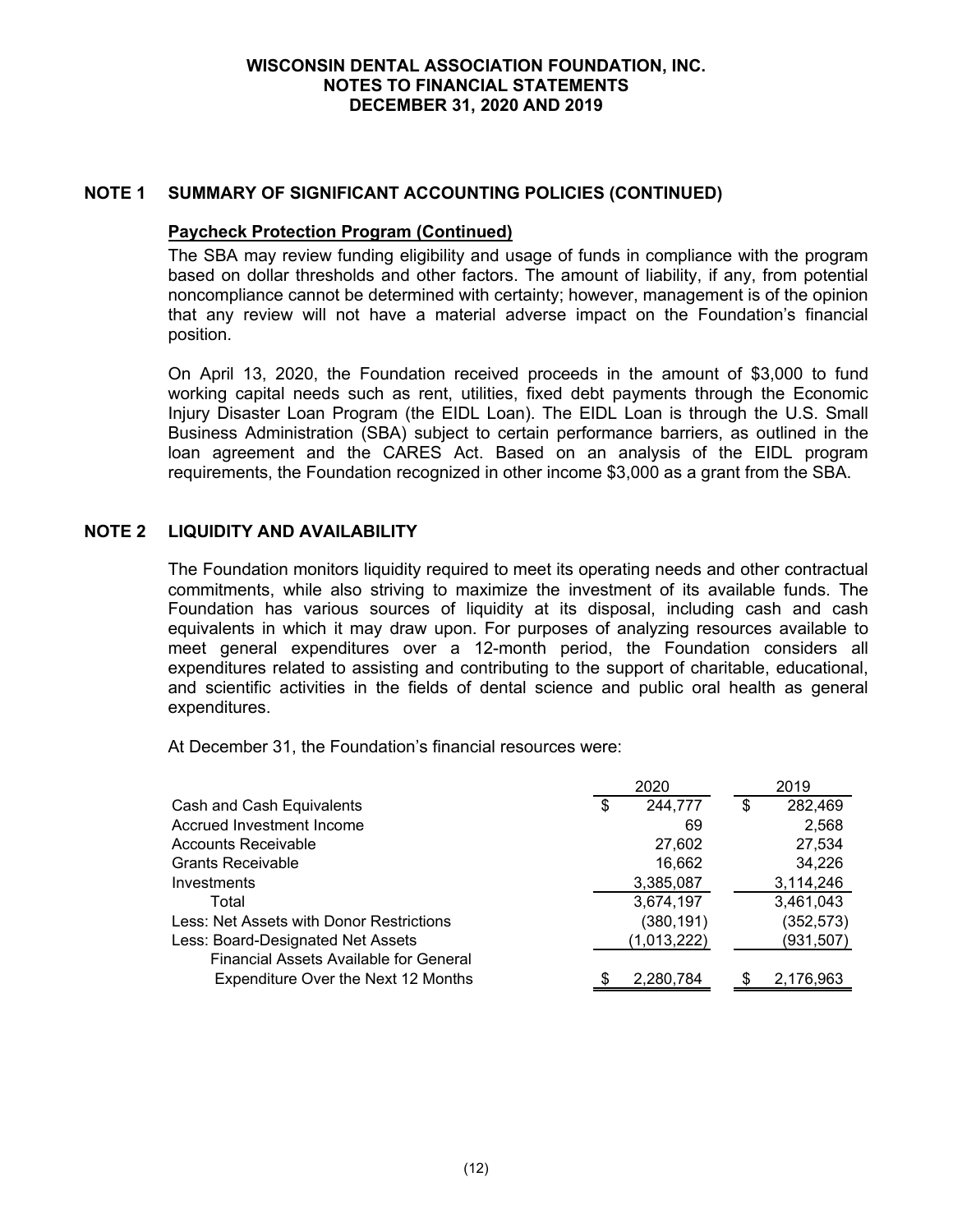### **NOTE 3 FAIR VALUE MEASUREMENTS AND INVESTMENTS**

Accounting principles generally accepted in the United States of America establish a framework for measuring fair value. That framework provides a fair value hierarchy that prioritizes the inputs to valuation techniques used to measure fair value. The hierarchy gives the highest priority to unadjusted quoted prices in active markets for identical assets or liabilities (Level 1 measurements) and the lowest priority to unobservable inputs (Level 3 measurements).

The three levels of the fair value hierarchy are described as follows:

*Level 1* – Inputs to the valuation methodology are unadjusted quoted prices for identical assets or liabilities in active markets that the Foundation has the ability to access.

*Level 2* – Inputs to the valuation methodology include:

- quoted prices for similar assets or liabilities in active markets;
- quoted prices for identical or similar assets or liabilities in inactive markets;
- inputs other than quoted prices that are observable for the asset or liability;
- inputs that are derived principally from or corroborated by observable market data by correlation or other means.
- $-$  If the asset or liability has a specified (contractual) term, the Level 2 input must be observable for substantially the full term of the asset or liability.

*Level 3* – Inputs to the valuation methodology are unobservable and significant to the fair value measurement.

The asset or liability's fair value measurement level within the fair value hierarchy is based on the lowest level of any input that is significant to the fair value measurement. Valuation techniques used need to maximize the use of observable inputs and minimize the use of unobservable inputs.

Following is a description of the valuation methodologies used for assets measured at fair value and their classification in the valuation hierarchy at December 31, 2020 and 2019.

Money market funds are valued at a stable \$1.00 net asset value.

Level 1 preferred stock and mutual funds are valued at the closing price reported on the active market on which the individual securities are traded.

Fixed income bonds are valued using a bid evaluation, an estimated price at which a dealer would pay for a security (typically in an institutional round lot). These evaluations are based on quoted prices, if available, or proprietary models which pricing vendors establish for these purposes.

Level 2 preferred stock is valued at par value of \$1.00 per share, which approximates fair value.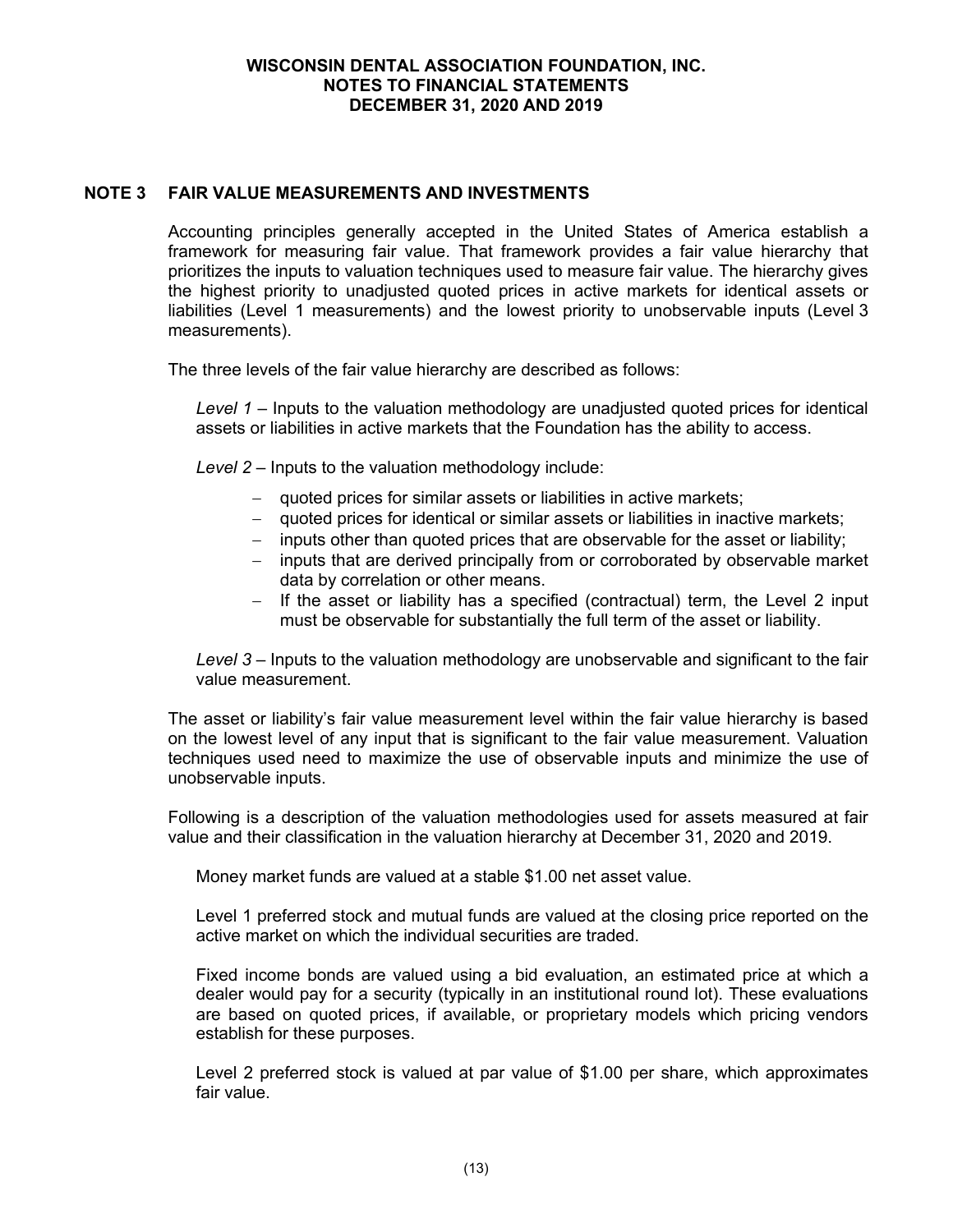# **NOTE 3 FAIR VALUE MEASUREMENTS AND INVESTMENTS (CONTINUED)**

The following tables set forth financial assets measured at fair value in the statements of financial position and the respective levels to which the fair value measurements are classified within the fair value hierarchy as of December 31, 2020 and 2019:

|                            | Level 1     | Level <sub>2</sub> | Level 3 | Total         |
|----------------------------|-------------|--------------------|---------|---------------|
| <b>Money Market Funds</b>  | \$          | \$<br>119,295      | \$      | \$<br>119,295 |
| <b>Mutual Funds:</b>       |             |                    |         |               |
| <b>Bond Funds:</b>         |             |                    |         |               |
| Corporate Bond             | 69,065      |                    |         | 69,065        |
| Short-Term                 | 122,877     |                    |         | 122,877       |
| Intermediate-Term          | 773,964     |                    |         | 773,964       |
| International              | 41,973      |                    |         | 41,973        |
| Equity:                    |             |                    |         |               |
| Mid-Cap                    | 44,869      |                    |         | 44,869        |
| Large-Cap                  | 562,959     |                    |         | 562,959       |
| Long-Term Growth           | 467,164     |                    |         | 467,164       |
| Healthcare                 | 27,142      |                    |         | 27,142        |
| <b>Preferred Funds</b>     | 27,398      |                    |         | 27,398        |
| <b>Common Stock</b>        | 884,149     |                    |         | 884,149       |
| Fixed Income:              |             |                    |         |               |
| <b>Corporate Bonds</b>     |             | 117,218            |         | 117,218       |
| <b>Municipal Bonds</b>     |             | 40,696             |         | 40,696        |
| <b>Preferred Stock</b>     | 85,318      | 1,000              |         | 86,318        |
| Investments, at Fair Value | \$3,106,878 | \$<br>278,209      | \$      | \$3,385,087   |
|                            |             |                    |         |               |
|                            |             | 2019               |         |               |
|                            | Level 1     | Level $2$          | Level 3 | Total         |
| <b>Money Market Funds</b>  | \$          | \$<br>184,304      | \$      | \$<br>184,304 |
| <b>Mutual Funds:</b>       |             |                    |         |               |
| <b>Bond Funds:</b>         |             |                    |         |               |
| Short-Term                 | 62,879      |                    |         | 62,879        |
| Intermediate-Term          | 722,429     |                    |         | 722,429       |
| International              | 41,519      |                    |         | 41,519        |
| Equity:                    |             |                    |         |               |
| Small-Cap                  | 29,500      |                    |         | 29,500        |
| Mid-Cap                    | 38,773      |                    |         | 38,773        |
| Large-Cap                  | 582,134     |                    |         | 582,134       |
| Long-Term Growth           | 437,518     |                    |         | 437,518       |
| <b>Common Stock</b>        | 797,940     |                    |         | 797,940       |
| Fixed Income:              |             |                    |         |               |
| <b>Corporate Bonds</b>     |             | 119,959            |         | 119,959       |
| <b>Municipal Bonds</b>     |             | 60,796             |         | 60,796        |
| <b>Preferred Stock</b>     | 35,495      | 1,000              |         | 36,495        |
| Investments, at Fair Value | \$2,748,187 | \$<br>366,059      | \$      | \$3,114,246   |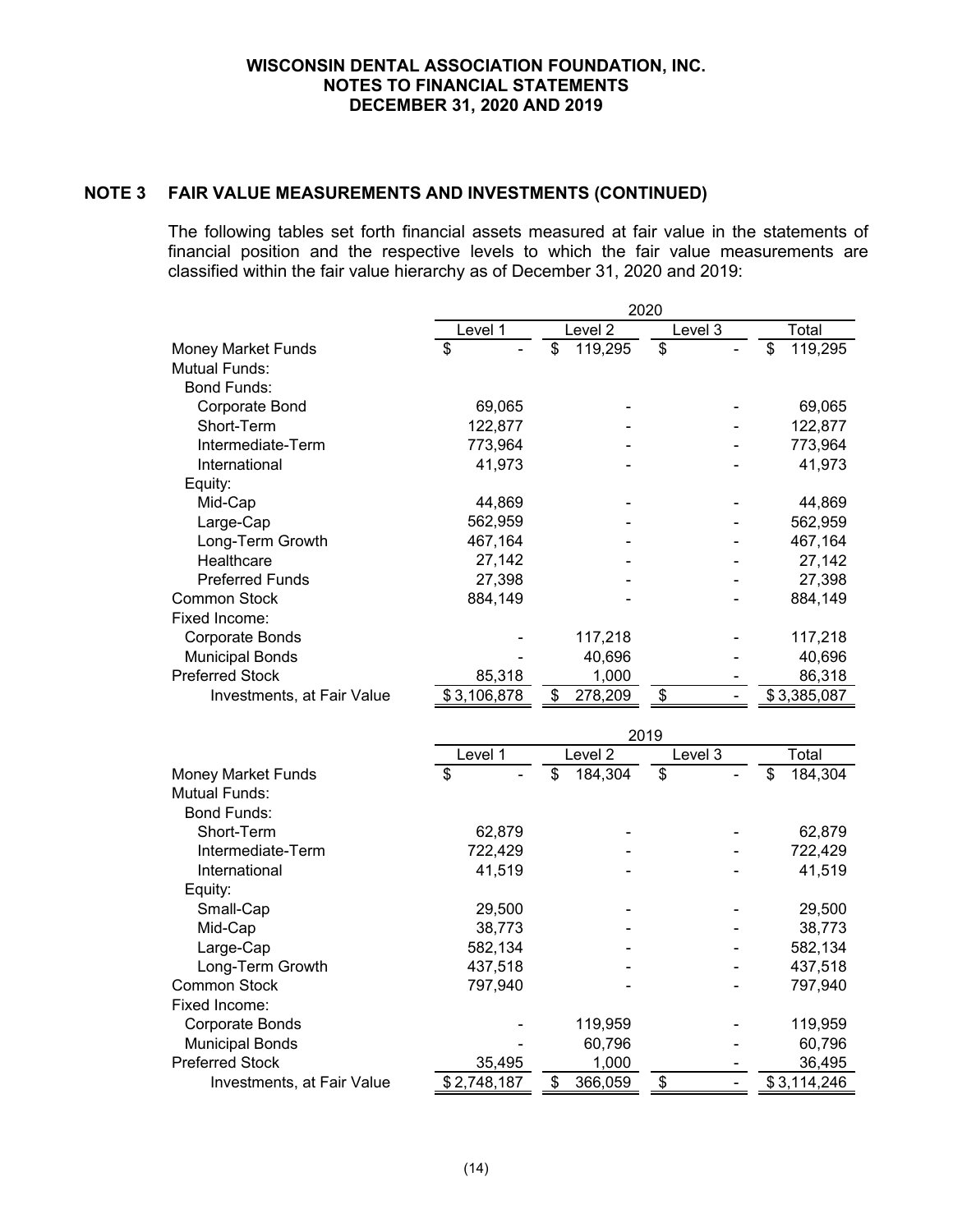### **NOTE 3 FAIR VALUE MEASUREMENTS AND INVESTMENTS (CONTINUED)**

Cost and fair value of investments at December 31 are as follows:

|                    |             | 2020        | 2019        |                   |  |  |
|--------------------|-------------|-------------|-------------|-------------------|--|--|
|                    | Cost        | Fair Value  | Cost        | <b>Fair Value</b> |  |  |
| Money Market Funds | 119,295     | 119,295     | 184,304     | 184,304           |  |  |
| Mutual Funds       | 1,934,100   | 2,137,411   | 1,801,313   | 1,914,752         |  |  |
| Fixed Income       | 142,146     | 157.914     | 162,622     | 180,755           |  |  |
| Preferred Stock    | 83,512      | 86.318      | 34,993      | 36,495            |  |  |
| Common Stock       | 482,271     | 884,149     | 455,636     | 797,940           |  |  |
| Total              | \$2,761,324 | \$3,385,087 | \$2,638,868 | \$3,114,246       |  |  |

### **NOTE 4 GRANTS RECEIVABLE**

Grants receivable at both December 31, 2020 and 2019 consist of a grant from the Wisconsin Department of Health Services for donated dental services.

### **NOTE 5 NET ASSETS**

Net assets are designated for the following purposes:

|                                          | 2020 |           |  | 2019    |
|------------------------------------------|------|-----------|--|---------|
| DCD (Well-Being) Fund                    | S    | 17.996    |  | 17.996  |
| <b>Relief Fund</b>                       |      | 871,637   |  | 794,680 |
| Ken Crane Fund                           |      | 36,878    |  | 36,878  |
| <b>Grants and Scholarships Carryover</b> |      | 34,211    |  | 35,453  |
| <b>Donated Dental Services Fund</b>      |      | 27,000    |  | 24,000  |
| Mission of Mercy Fund                    |      | 25,500    |  | 22,500  |
| <b>Total Designated Net Assets</b>       |      | 1,013,222 |  | 931,507 |

Net assets with donor restrictions are available for the following purposes:

|                                                 |   |         | 2019 |         |
|-------------------------------------------------|---|---------|------|---------|
| Alliance Scholarship                            | S | 640     | S    | 1,140   |
| DCD (Well-Being) Fund                           |   | 200     |      |         |
| Foundation Scholarships                         |   | 8.839   |      | 5.818   |
| Weber Scholarship                               |   | 7,499   |      | 7,499   |
| <b>Donated Dental Services</b>                  |   | 131,190 |      | 143,717 |
| Mission of Mercy                                |   | 231,823 |      | 194,399 |
| <b>Total Net Assets With Donor Restrictions</b> |   | 380,191 |      | 352,573 |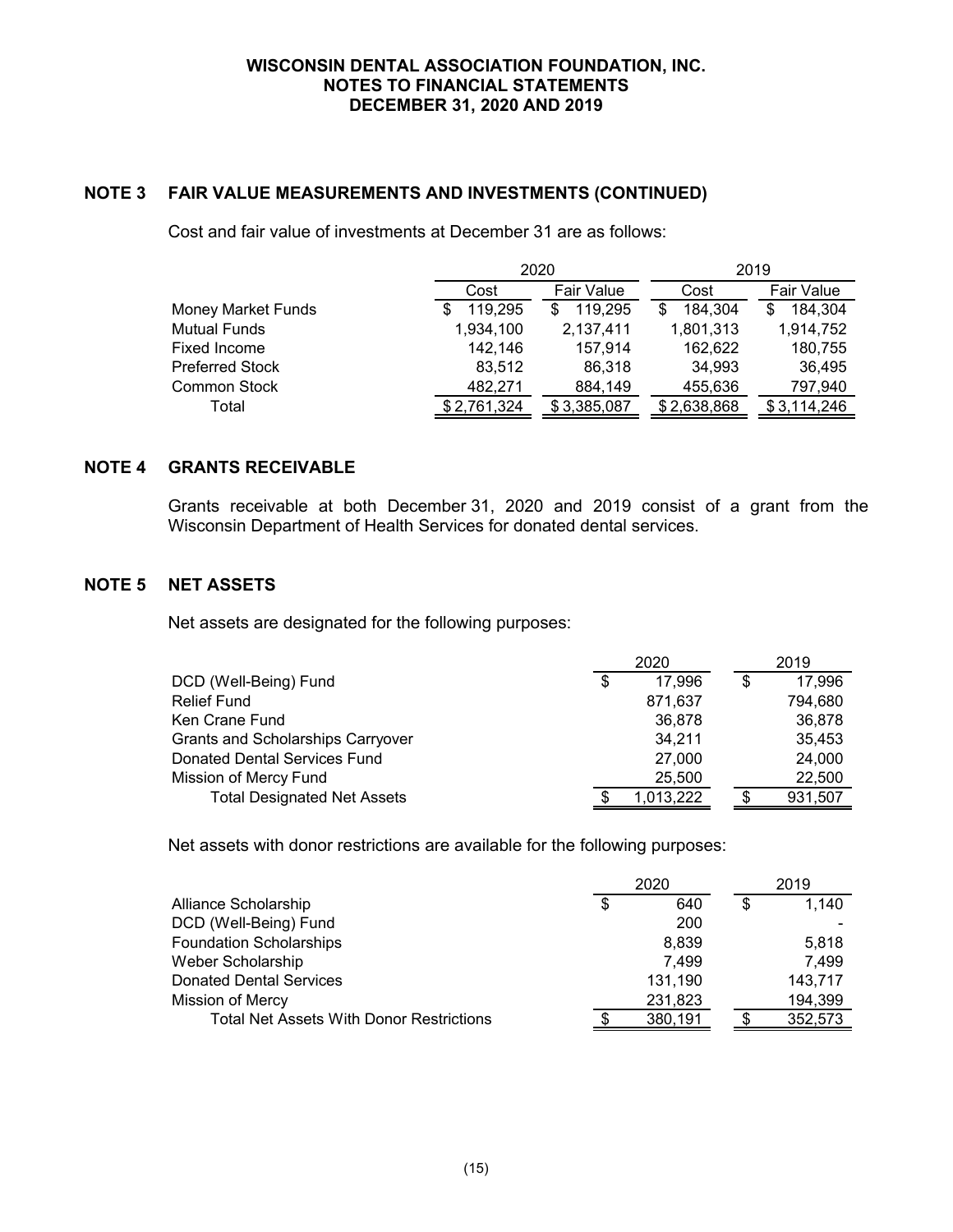#### **NOTE 6 REVENUE**

As of December 31, 2020 and 2019, the Foundation's revenue disaggregated according to the timing of the transfer of goods and services consisted of fundraising events recognized at a point in time totaling \$-0- and \$21,115, respectively.

As of December 31, 2020 and 2019 the Foundation's fundraising events shown on the statements of activities also includes \$-0- and \$8,980 of fundraising contribution revenue.

# **NOTE 7 RELATED PARTY TRANSACTIONS**

The Wisconsin Dental Association, Inc. (WDA), an affiliated organization, receives contributions from dentists on behalf of the Foundation. These contributions are then periodically remitted to the Foundation from the WDA.

In addition, the Foundation will occasionally use supplies and services for which the WDA has paid. These expenses are then periodically reimbursed to the WDA by the Foundation.

Amounts receivable from the WDA amounted to \$27,602 and \$27,534 as of December 31, 2020 and 2019, respectively. Amounts payable to the WDA amounted to \$4,703 and \$9,737 as of December 31, 2020 and 2019, respectively.

The Foundation owns 1,000 shares of WDA Insurance & Services Corp. (WDAISC), WDA's majority-owned subsidiary. WDAISC issued dividends totaling \$2,500 for the years ended December 31, 2020 and 2019. As of December 31, 2020 and 2019, there was an outstanding receivable of \$2,500 for each year relating to this dividend.

### **NOTE 8 RISKS AND UNCERTAINTIES**

The Foundation invests in various investment securities. Investment securities are exposed to various risks such as interest rate, market, and credit risks. Due to the level of risk associated with certain investment securities, it is at least reasonably possible that changes in the values of investment securities will occur in the near term and that such changes could materially affect the amounts reported in the statements of financial position and the statements of activities.

Prior to year-end, the World Health Organization declared the spread of Coronavirus Disease (COVID-19) a worldwide pandemic. The COVID-19 pandemic is having significant effects on global markets, supply chains, businesses, and communities. Specific to the Foundation, COVID-19 may impact various parts of its 2021 operations and financial results. Management believes the Foundation is taking appropriate actions to mitigate the negative impact. However, the full impact of COVID-19 is unknown and cannot be reasonably estimated as of December 31, 2020.